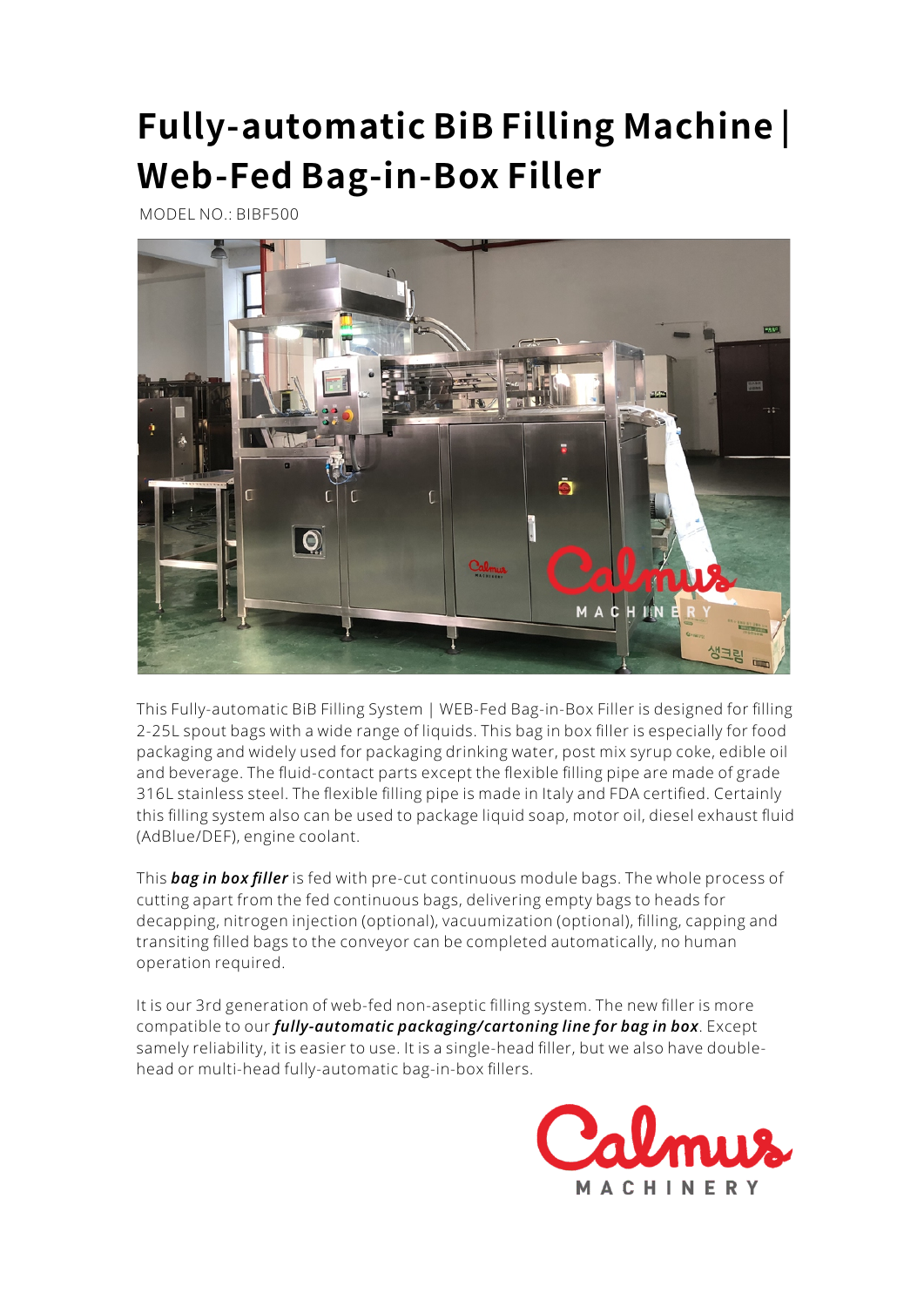## **FEATURES**

- 1) Fully-automatic, web type bags fed.
- 2) Easy to use. The touch-screen control system makes operation easy.
- 3) Self-test and protecting function.
- 4) A German made electromagnetic flowmeter system employed improves filling precision and truly achieves the quantitative filling.
- 5) Grade 304 stainless steel body and 316L stainless steel fluid-contact parts.
- 6) Filling a different capacity bag acceptable only by changing the setting.
- 7) Perfect spout clamping system ensures reliable running of the machine and meanwhile no damage to the bag spout.
- 8) Options of vacuumization and nitrogen injection available for specific products use.

## **PROCEDURE**



Feeding Empty Bags Continuously Filling Bags





Exiting Filled Bags

## **SPECIFICATIONS**

| Applicable Bags         | Pre-cut continuous module or WEB type, 1-inch-spout fitted,<br>2-25 litres bags                                               |
|-------------------------|-------------------------------------------------------------------------------------------------------------------------------|
| <b>Filling Capacity</b> | 510 bags/hour for 5 litres, 400 bags/hour for 10 litres,<br>270 bags/hour for 20 litres. (at the feed flow of 10 litres/hour) |
| <b>Filling Accuracy</b> | $+/-0.5%$                                                                                                                     |
| Power                   | Single-phase 220-240V/110-120V or customized, 1.0kW                                                                           |
| Compressed Air          | 6-8 bar, 1.5 m3/h                                                                                                             |